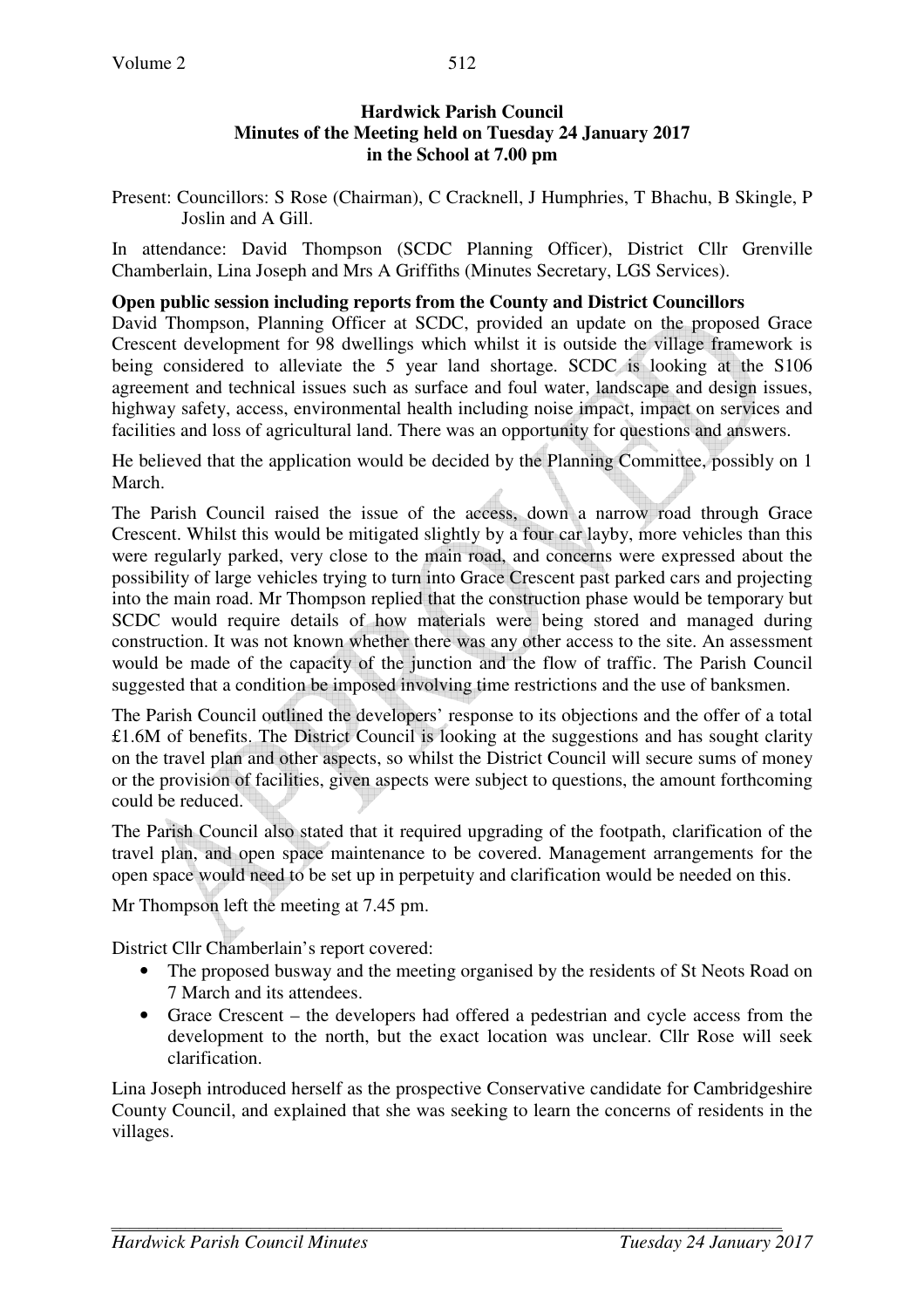Volume 2

RESOLVED that Cllrs Gill and Rose be authorised to continue discussions with the SCDC planners and Carter Jonas, and that Grace Crescent should be an agenda item on 28 February prior to the Planning Committee meeting on 1 March.

**1. To approve apologies for absence** None.

## **2. To consider any applications to fill the two casual vacancies**

RESOLVED that the application for co-option received should be considered at this meeting. (Prop JH, 2nd CC, carried with 1 abstention)

RESOLVED to co-opt Dean Wellbelove, who had sent his apologies, in his absence. (Prop JH, 2nd CC, unanimous)

# **3. Declaration of interests**

3.1 To receive declarations of interests from councillors on items on the agenda and details of dispensations held

Cllr Cracknell declared an interest in item 5.4 as a committee member of Hardwick Sports and Social Club, and the existence of his dispensation enabling him to speak and vote.

Cllr Bhachu declared an interest in item 6.8 as the owner of the shop.

Cllrs Skingle and Rose declared an interest in item 5.4 as members of HSSC and also the existence of their dispensations enabling them to speak and vote.

3.2 To receive written and grant any requests for dispensation as appropriate for items on this agenda

RESOLVED that the Parish Council grants a dispensation to Cllr Bhachu to speak on item  $6.8$  (Prop SR, 2nd PJ, carried with 1 abstention) and also to vote. (Prop SR, 2nd JH, carried with 1 abstention)

# **4. To approve the minutes of the previous meeting on 13 December 2016**

RESOLVED that the minutes of the meeting on 13 December 2016 be approved and signed by the Chairman as a true record. (Prop CC, 2nd AG, unanimous)

## **5. Matters arising and carried forward from the last or previous meetings for discussion/decisions**

5.1 (Open) Village Plan Committee – request for financial support and village plan annual accounts

RESOLVED to approve the sum of £250 by way of financial support. (Prop JH, 2nd PJ, unanimous)

5.2 (4.1.2) Hardwick Play Parks – to consider quotations for fencing if received

Cllr Cracknell reported. Clare McGowan had sent her apologies. The update from Hardwick Play Parks detailing their request and details of the grant funding secured was read out. Three quotations were considered. The Clerk's advice on the Council's power (Open Spaces Act 1906, section 9-10, Local Government (Miscellaneous Provisions) Act 1976, section 19) to provide play equipment, the receipt of donations and VAT implications were noted.

RESOLVED that the funding should be taken from the S106 funds from Lark Rise and 311 St Neots Road. (Prop AG, 2nd JH, unanimous)

RESOLVED that the Parish Council should purchase the fence and accept the quotation from Kompan, as being the cheapest and also the Hardwick Play Parks preferred supplier, for the sum of £6414.49, to include installation and freight. <sup>(Prop AG,</sup> 2nd JH, unanimous)

5.3 (6.1.1) Land south of 279 St Neots Road – proposed development The Chairman reported that he had received a telephone call from Tony Bowman who had sought the Parish Council's help to persuade SCDC to expedite the application.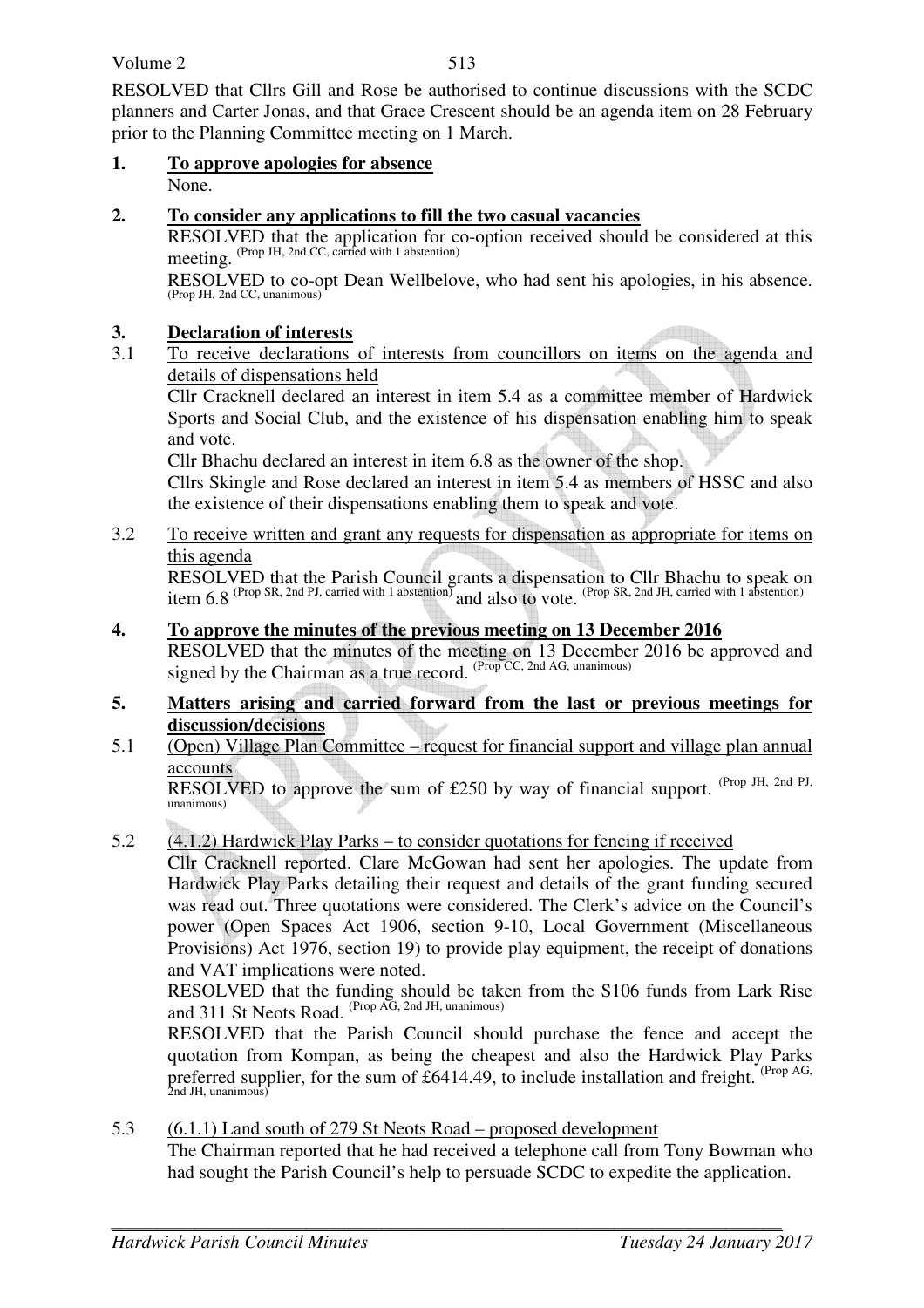RESOLVED to decline the request, as the Parish Council does not feel it should become involved in the SCDC processes. (Prop BS, 2nd JH, unanimous)

Discussion of the two proposed developments is to be an agenda item for the February meeting.

5.4 Hardwick Sports and Social Club – Pavilion showers and drains

 RESOLVED, given that the Parish Council believed it was responsible according to the lease for mains services, and given the failure of investigations carried out to date to identify the cause of the long-standing problem, that the Clerk should liaise with Jerry Burford to arrange further investigations and to consider the matter further at a future meeting. (Prop JH, 2nd AG, unanimous)

5.5 Dead elm trees – to consider report and recommendation from tree surgeon RESOLVED to seek quotations for the removal of 22 trees but not for re-planting at this stage. (Prop SR, 2nd AG, unanimous)

## **6. Correspondence/communications received**

- 6.1 Resident request that the Parish Council funds room hire and refreshments for village clean up in March RESOLVED that the Parish Council support the request to cover the cost of room hire and refreshments for the sum of  $£43.00$ . (Prop BS, 2nd JH, unanimous)
- 6.2 Resident request for another skate ramp RESOLVED to suggest to the resident that he writes to Hardwick Play Parks with his ideas. (Prop SR, 2nd JH, unanimous)
- 6.3 SCDC Tree survey services RESOLVED, as the Parish Council felt this would be a good system, to respond that the Parish Council would be interested in the services provided. (Prop SR, 2nd JH, unanimous)
- 6.4 Heidi Allen MP request for feedback on public transport issues Noted.
- 6.5 CCC Consultation on a draft corporate energy strategy for Cambridgeshire County Council RESOLVED that the Parish Council had no comments. (Prop BS, 2nd SR, unanimous)

## 6.6 NALC advice that S8 of the Local Government Act 1894 specifically prohibits parish councils funding churches

 RESOLVED to ask the Clerk to investigate how this would affect a church hall belonging to the Church but used both by the Church and other groups in the village, and to provide further information regarding the insurance and the church hall.

6.7 SCDC LDP Hearings Strategic sites – Bourn Airfield The Chairman reported that he had spoken to Steve Jones, Chairman of the Coalition of Parish Councils, who will be making a submission to the LDP.

 On a proposition by the Chairman, the meeting was briefly suspended at 9.04 pm to enable the District Councillor to speak. In the light of a potential 33,500 homes being built in South Cambs over the next 15 years, it was emphasised that SCDC must ensure that transport arrangements passing the village were adequate for the population and sufficiently reliable to enable people to get to work. It was felt that buses would not provide a solution as potentially 2500 cars or 40 buses per hour would be required and only rail could cater for the number of people. With the current availability of housing being 3.7 years, only large settlements would suffice to meet the need. The Coalition maintained that Bourn Airfield was unsustainable as it was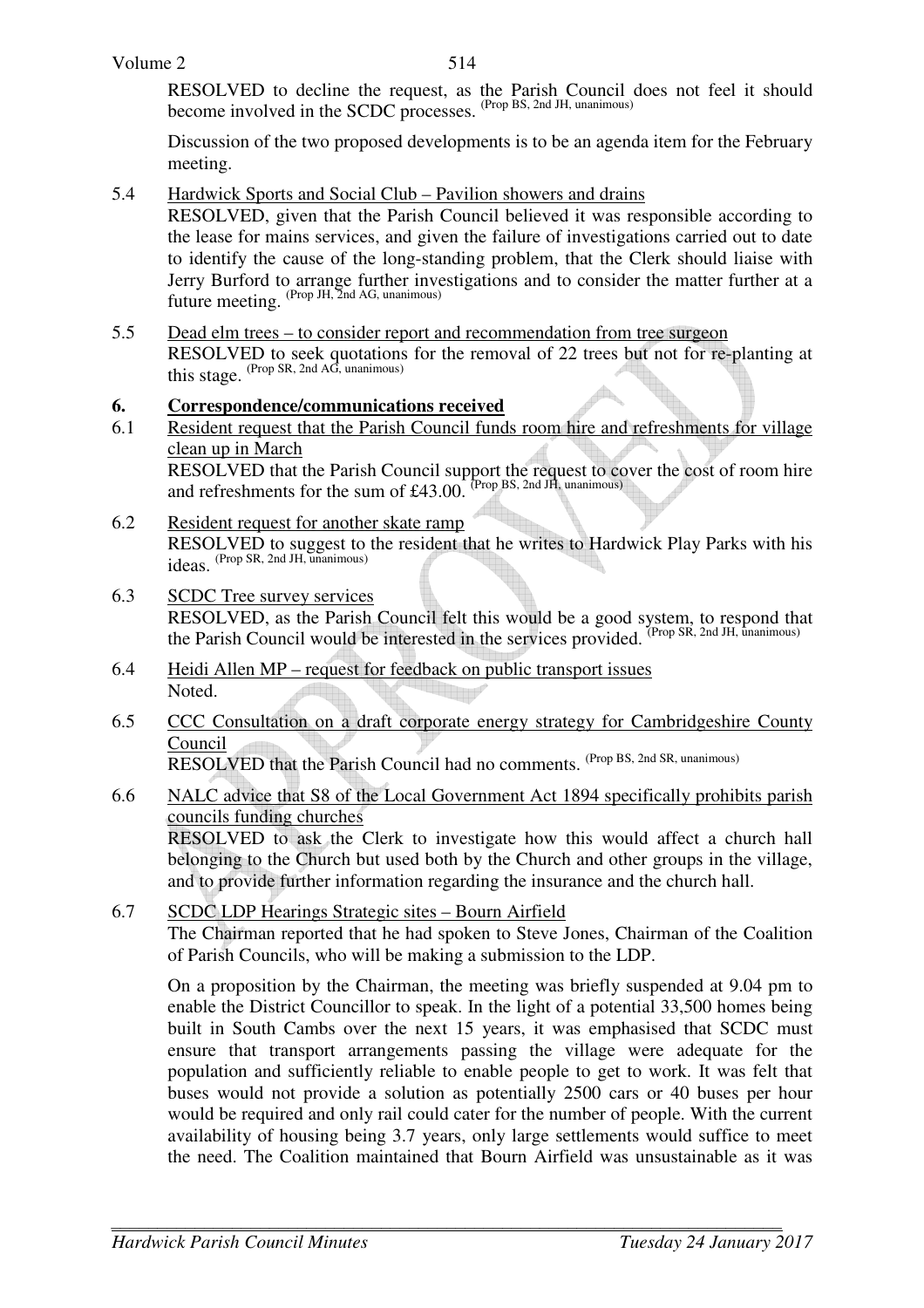too far from centres of employment. The decision will lie with the Planning Inspectorate. Concerns were expressed that the area would become gridlocked. The meeting resumed at 9.10 pm.

RESOLVED that the Parish Council should not make direct representations at the hearings but communicate its views through the Coalition, and consider its response further under item 8.3. <sup>(Prop BS, 2nd AG, unanimous)</sup>

6.8 Resident – what is the Parish Council going to do about the cars parking near the shop in Cambridge Road?

 RESOLVED to respond that the Parish Council has previously discussed this issue and explored many different means of mitigating the problem, none of which have been agreed by the County Council, as the costs would be prohibitive and the County Council regards a degree of congestion as contributing to traffic calming in the area. The Parish Council accordingly has no current proposals. (Prop BS, 2nd JH, unanimous)

RESOLVED that Cllr Humphries should explore whether spaces in the school car park could be used as community parking spaces, and to consider this further at a future meeting.

- **7. Planning Applications and Decision notices and tree works applications**
- 7.1 Planning applications received since the last meeting
- 7.1.1 S/2409/16/OL Land adj to St Neots Road near the Hardwick/A428 junction/roundabout – 3 No. speculative rental B1 and B8 use class units, with associated onsite car parking provision, on land adjacent to St Neots Road, Hardwick RESOLVED to object on the grounds of the traffic problems that will be caused to Hardwick with the additional traffic movements, and no information has been provided on the scale of the buildings. (Prop AG, 2nd JH, unanimous)
- 7.1.2 S/3585/16/FL Land adj to St Neots Road, CB23 7QL Self storage container site with site administration office, WC block and associated customer parking RESOLVED to object objects on the grounds that it is in the Green Belt, that the volume of traffic will increase, and that the proposed development is potentially on the proposed line of the Cambourne to Cambridge busway. The Parish Council requests that the application be referred to the Planning Committee. (Prop AG, 2nd PJ, unanimous)
- 7.1.3 S/3418/16/DC Land behind Meridian Close Application for approval of details reserved by Condition 3 (Foul & Surface water drainage details) and 4 (External lighting) of S/2222/15/FL Noted for information.
- 7.1.4 S/3496/16/PA Hobsons Farm, Kings Road Prior approval notification of change of use of agricultural building to a flexible commercial use (Class B1) business RESOLVED that the Parish Council had no comments. On a proposition by the Chairman, item 7.1.7 was taken next.
- 7.1.7 S/3442/16/FL Hobsons Farm, Kings Road Proposed alterations to an agricultural building and change of use of part of a paddock to a car park necessary to use the building as a farm office under Class R RESOLVED that the Parish Council had no objections. (Prop AG, 2nd PJ, unanimous)
- 7.1.5 S/3461/16/FL Victoria Farm, Cambridge Road Retention of a temporary modular building for use as a farm office for up to two years RESOLVED that the Parish Council recommends approval. (Prop AG, 2nd PJ, unanimous)
- 7.1.6 S/3616/16/FL 89 Limes Road Single storey front and rear extensions and garage conversion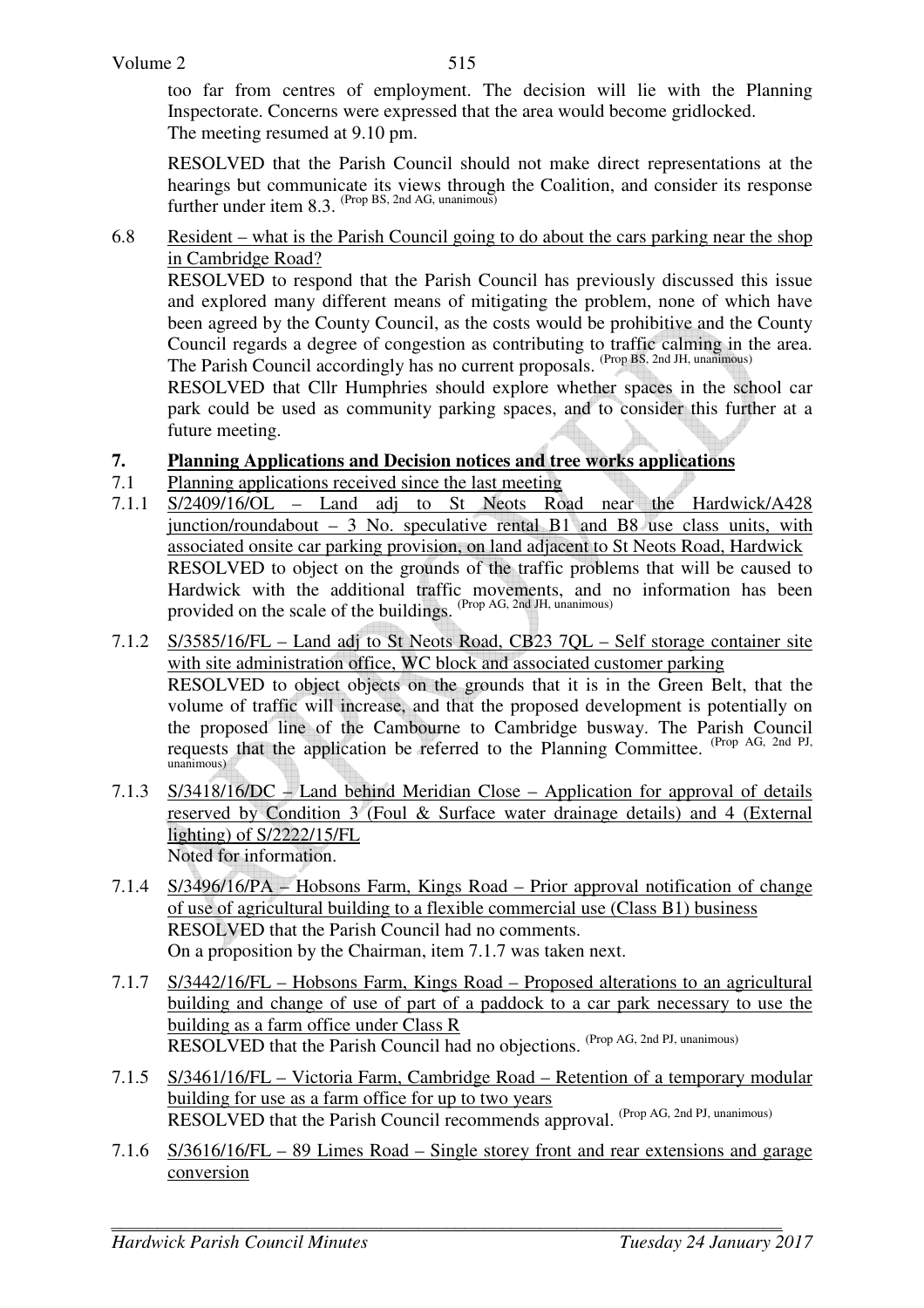RESOLVED to recommend approval. (Prop AG, 2nd PJ, unanimous)

- 7.1.8 Letters from residents in support of application by Little Walkers childminders RESOLVED, given that three letters of support had been received for this application, to write to SCDC informing them that the Parish Council had not received this planning application either on paper or on the website, and asking them to provide details so that the Parish Council can comment.
- 7.1.9 S/0078/17/OL 3 Worcester Avenue A two-storey dwelling on a garden plot RESOLVED that the Parish Council had no comments. (Prop AG, 2nd PJ, unanimous)
- 7.1.10 S/3142/16/FL 102 Limes Road new front porch, garage conversion and conservatory RESOLVED that the Parish Council had no comments, and understood that this had already been approved.
- 7.2 SCDC Decision Notices Details of planning permissions granted by SCDC or refusal notices since the last meeting can be viewed on the SCDC Planning Portal at http://plan.scambs.gov.uk/.
- 7.2.1 S/2305/16/FL 175 St Neots Road Proposed extension to lot 1a Pet Paks. Two walls and a pitched roof – Permission granted.
- 7.2.2 S/2656/16/FL 3 Bramley Way Replacement conservatory and part garage conversion – Permission granted.
- 7.2.3 S/2815/16/FL 139 Bramley Way Single storey front extension Permission granted.
- 7.2.4 S/3142/16/FL 102 Limes Road New front porch, garage conversion and conservatory – Permission granted.

# 7.3 Tree Works

7.3.1 Chequers, 87 Main Street RESOLVED that the Parish Council had no objections.

# **8. Members reports and items for information only**

- 8.1 Neighbourhood Plan update report Nothing to report.
- 8.2 Refurbishment of benches proposal that a member be appointed to inspect all the other benches in the village and report back to the Council RESOLVED, noting that Mr Callus already had an order for works to the bench outside the church, two benches on the recreation field by the Social Club and the bench in the playground behind the shop (in Grenadier Walk), that Cllr Humphries should conduct a survey of the other benches around the village, check their condition and bring a report and recommendation to the next meeting. (Prop JH, 2nd BS, unanimous)
- 8.3 Coalition of Parish Councils report on meeting Cllr Rose reported on his attendance at the meeting of the Coalition of Parish Councils on 9 January, the draft minutes of which had been circulated to members. On a proposition by the Chairman, items 8.3.1 and 8.3.2 were taken in reverse order.
- 8.3.2 Request for input on the need to upgrade the Girton interchange RESOLVED that the Chairman be authorised to sign, on behalf of the Parish Council, the Coalition's joint letter urging the Secretary of State to consider an all-ways junction at the Girton interchange. <sup>(Prop BS, 2nd JH, unanimous)</sup>
- 8.3.1 Request for input on the City Deal Cambridge to Cambourne busway proposals RESOLVED that Cllrs Rose, Gill and Joslin should attend the next meeting of the Local Liaison Forum on 9 February.